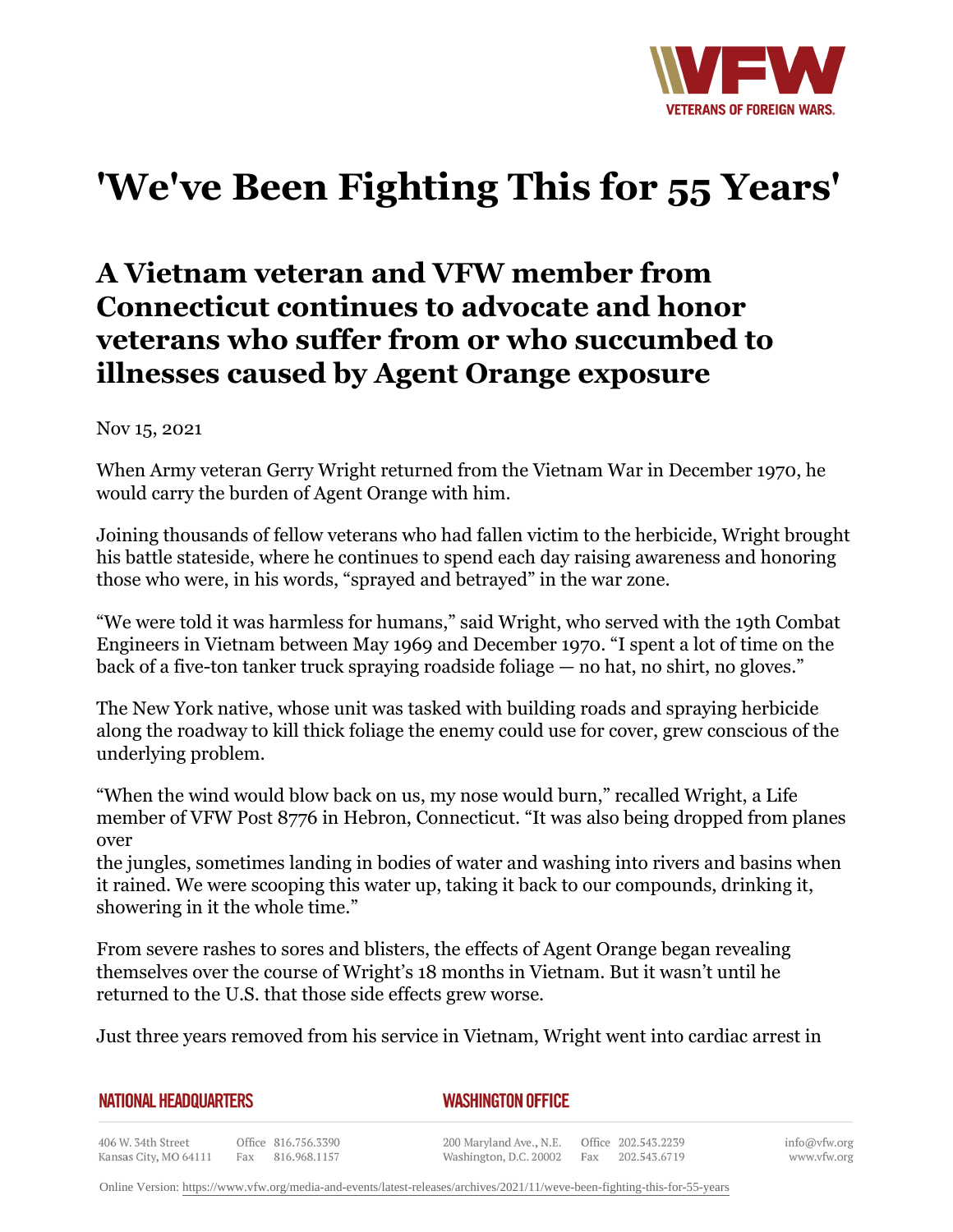1973 before finding out he had heart disease and other ailments as a result of the chemical exposure.

## **17 DISEASES LINKED TO AGENT ORANGE**

VA now recognizes 17 diseases that it deems were caused by the herbicide, including cancers and severe psychological and neurological illnesses. In 2020, Congress also added three new conditions linked to Agent Orange exposure to the list of presumptive conditions. Tragically, though, many veterans have since died waiting for their approval and related benefits.

"We've been fighting this for 55 years," said Wright, who also served in the Connecticut National Guard from 1982-1999 and retired as a first sergeant. "I've personally dealt with muscle loss, neuropathy and atrial fibrillation. Others who served with me in Vietnam have had it worse, having died of heart disease, cancer and other illnesses."

But Wright is not one to sit by and quietly lose his battle against Agent Orange. He has joined other VFW members calling for better VA medical coverage at rallies and hearings in Connecticut and Washington, D.C.

His knowledge and activism for veterans earned him an induction into the Connecticut Veterans Hall of Fame in 2014, as well as a platform to speak for veterans exposed to Agent Orange as a guest of Sen. Richard Blumenthal (D-Conn.) at the 2018 State of the Union address.

In 2018, Wright also sold his lucrative RV storage and towing business in Bolton, Connecticut, turning his fight for full medical benefits for veterans suffering from Agent Orange exposure into a full-time job.

He purchased an orange Honda Goldwing trike motorcycle and set off on a cross-country journey to collect signatures supporting legislation to remove the end dates on Agent Orange treatments. Riding with the moniker "Sprayed and Betrayed," as well as "I was killed in Vietnam. I just haven't died yet," sprawled across his bike, Wright drove more than 22,000 miles and collected about 7,200 signatures.

"We are trying so hard to keep it in the limelight to let people know that we're still out there fighting for this," Wright said. "It's a fight I'm not willing to give up on. We owe it to all those we've already lost."

While on his cross-country trip, Wright also stopped in Ennis, Texas, where he discovered a marvelous Agent Orange Memorial sitting at the town's Veterans Memorial Park.

"I knew I had to have one here in Andover (Connecticut)," Wright added. "I didn't think about it twice. Whatever it would take, I was going to get it done."